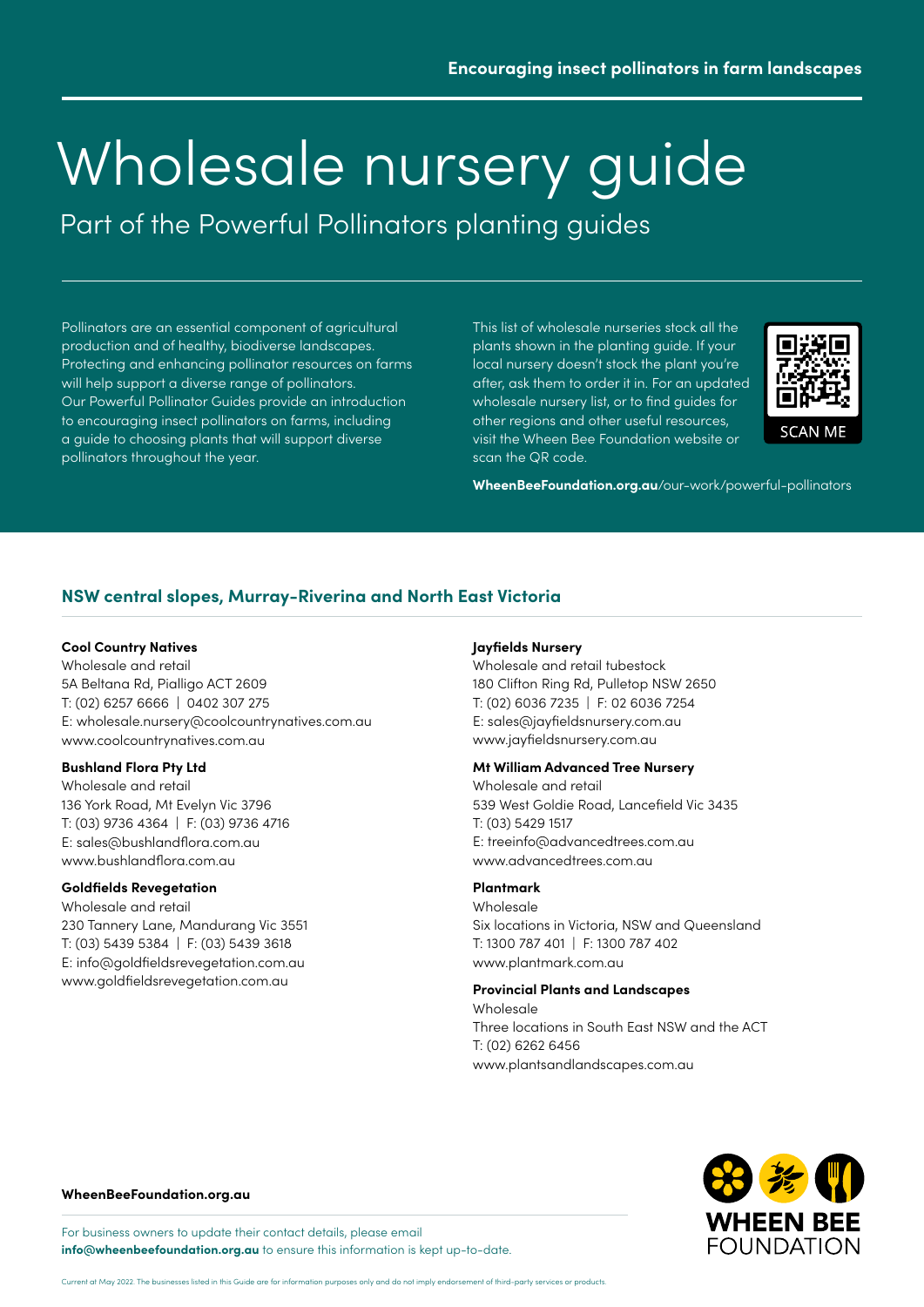# **Mallee: Victoria and SE South Australia**

#### **Australian Native Farm Forestry (ANFF)**

Wholesale and retail tubestock 6 Cobrawonga Rd, Cobram East Vic T: 0417 123 432 or 03 5873 5444 www.iwanttrees.com.au

#### **Browns Production Nurseries**

Wholesale 129 Old Toolangi Road, Toolangi Vic T: 0414 943 095 or 0428 323 719 E: info@brownsproductionnurseries.com.au www.brownsproductionnurseries.com.au

#### **ERA Nurseries**

Wholesale and retail 232 South Boundary Road, Hamilton Vic T: (03) 5572 2123 E: admin@eranurseries.com www.eranurseries.com.au

#### **Goldfields Revegetation**

Wholesale and retail 230 Tannery Lane, Mandurang Vic T: (03) 5439 5384 E: info@goldfieldsrevegetation.com.au www.goldfieldsrevegetation.com

### **Jayfields Nursery**

Wholesale and retail tubestock 180 Clifton Ring Road Pulletop NSW T: (02) 6036 7235 E: sales@jayfieldsnursery.com.au www.jayfieldsnursery.com

### **Neangar Nursery**

Wholesale McClelland Drive, Eaglehawk Vic T: (03) 5446 9260 E: neangarnursery@bigpond.com www.neangarnursery.com.au

#### **Riverina Wildflowers Native Nursery**

Wholesale and retail 2068 Griffith Rd Boyers Crossing, Leeton NSW T: (02) 6953 2541 or 0427 535 914 E: natives@riverinawildflowers.com.au www.riverinawildflowers.com.au

# **Sandy Creek Trees**

Wholesale and retail 416 Gap Flat Road, Allans Flat Vic T: (02) 6027 1497 E: info@sandycreektrees.com.au www.sandycreektrees.com.au

#### **Victorian Indigenous Nurseries Co-operative**

Wholesale and retail Yarra Bend Road, Fairfield Vic T: (03) 9482 1710 E: info@vinc.net.au www.vinc.net.au

### **Wildtech Nursery**

Wholesale and retail PO Box 170, Heyfield Vic T: 0428 480 317 E: enquiries@wildtechnursery.com.au www.wildtechnursery.com.au

#### **Wimmera Native Nursery**

Wholesale and retail 60 Nhill Road, Dimboola Vic T: (03) 5389 1193 E: wnn@bigpond.net.au www.nativeshop.com.au



#### **[WheenBeeFoundation.org.au](https://www.wheenbeefoundation.org.au/)**

For business owners to update their contact details, please email **[info@wheenbeefoundation.org.au](mailto:info%40wheenbeefoundation.org.au?subject=)** to ensure this information is kept up-to-date.

Current at May 2022. The businesses listed in this Guide are for information purposes only and do not imply endorsement of third-party services or products.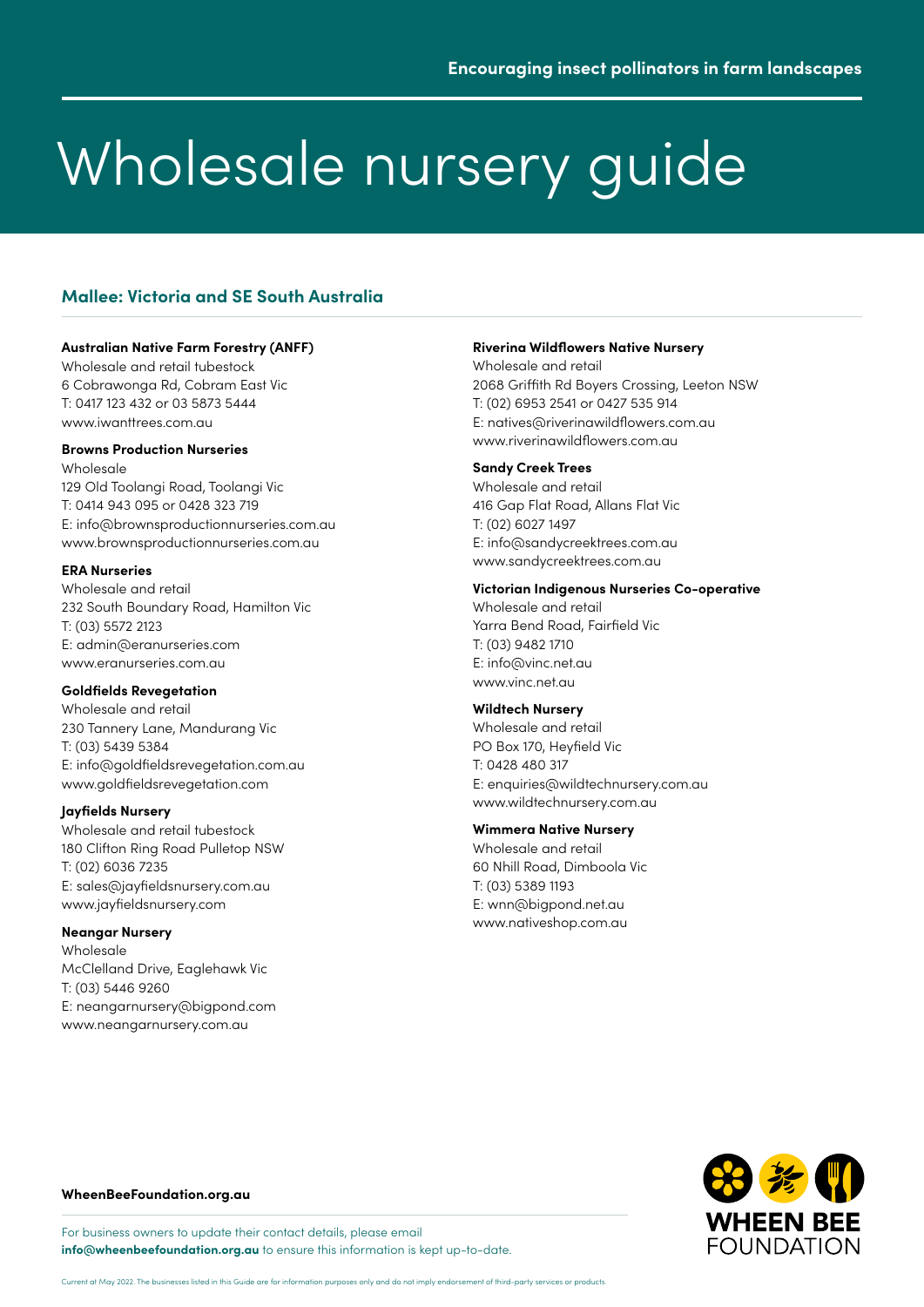# **West Gippsland and Westernport: Victoria**

## **Australian Native Farm Forestry (ANFF)**

Wholesale and retail tubestock 6 Cobrawonga Rd, Cobram East Vic T: 0417 123 432 or 03 5873 5444 www.iwanttrees.com.au

### **Browns Production Nurseries**

Wholesale 129 Old Toolangi Road, Toolangi Vic T: 0414 943 095 or 0428 323 719 E: info@brownsproductionnurseries.com.au www.brownsproductionnurseries.com.au

## **Candlebark Indigenous Nursery**

Retail Corner of Hull Road and Taylor Road, Mooroolbark Vic T: (03) 9727 0594 E: info@candlebark.org.au www.candlebark.org.au

### **Carawah Nursery**

Wholesale tubestock 15 Falls Road, Hoddles Creek Vic T: (03) 5967 4244 E: admin@carawahnursery.com.au www.carawahnursery.com.au

### **ERA Nurseries**

Wholesale and retail 232 South Boundary Road, Hamilton Vic T: (03) 5572 2123 E: admin@eranurseries.com www.eranurseries.com.au

### **Glengarry Plant Farm**

Wholesale 415 Glengarry North Road, Glengarry Vic T: 0419 500 471 E: trees@wideband.net.au www.glengarryplantfarm.com.au

### **Goldfields Revegetation**

Wholesale and retail 230 Tannery Lane, Mandurang Vic T: (03) 5439 5384 E: info@goldfieldsrevegetation.com.au www.goldfieldsrevegetation.com

### **[WheenBeeFoundation.org.au](https://www.wheenbeefoundation.org.au/)**

**Jayfields Nursery**

Wholesale and retail tubestock 180 Clifton Ring Road Pulletop NSW T: (02) 6036 7235 E: sales@jayfieldsnursery.com.au www.jayfieldsnursery.com

### **Narkabundah Native Nursery**

Wholesale 82 Sandy Point Road, Sandy Point Vic T: (03) 5684 1044 E: narkabun@bigpond.net.au www.narkabundah.com.au

### **Neangar Nursery**

Wholesale McClelland Drive, Eaglehawk Vic T: (03) 5446 9260 E: neangarnursery@bigpond.com www.neangarnursery.com.au

### **Victorian Indigenous Nurseries Co-operative**

Wholesale and retail Yarra Bend Road, Fairfield Vic T: (03) 9482 1710 E: info@vinc.net.au www.vinc.net.au

### **Wildseed Nursery Pty Ltd**

Wholesale 345 Stephenson Road, Nicholson Vic T: 0419 099 925 E: wildseed.office@gmail.com www.wildseednursery.com.au

### **Wildtech Nursery**

Wholesale and retail PO Box 170, Heyfield Vic T: 0428 480 317 E: enquiries@wildtechnursery.com.au www.wildtechnursery.com.au

### **Wimmera Native Nursery**

Wholesale and retail 60 Nhill Road, Dimboola Vic T: (03) 5389 1193 E: wnn@bigpond.net.au www.nativeshop.com.au

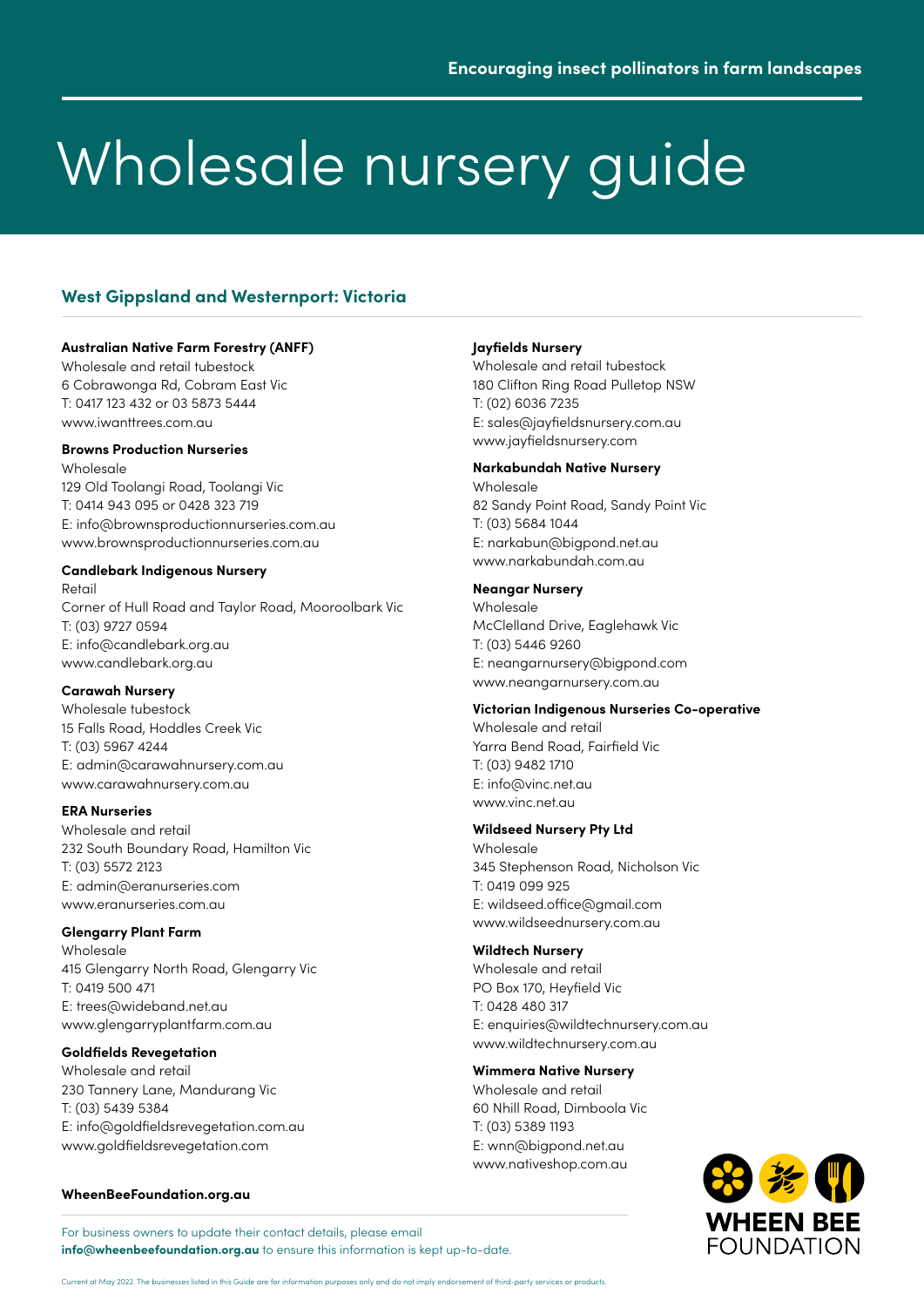# **Western District: Victoria**

#### **Allansforest Nursery**

Wholesale and retail 4965 Great Ocean Rd, Mepunga West Vic T: (03) 5566 3254

### **Arborline Forestry Service**

Wholesale 124 Lodge Rd, Hamilton Vic T: (03) 5572 4018 E: admin@arborline.com.au www.arborline.com.au

### **Avalon Nursery**

Wholesale and retail 41 Kopkes Rd, Haddon Vic T: (03) 5342 4519 www.avalonnursery.com.au

### **Ballarat Wild Plants**

Wholesale and retail 435 Joseph St, Canadian Vic T: 0409 388 014 www.facebook.com/ballaratwildplants

# **Bellarine Landcare Nursery**

Wholesale Drysdale Vic T: 0439 392 369

# **Cudgee Creek Native Plants**

Wholesale and retail 11 Manna Ln, Cudgee Vic T: (03) 5567 6010 www.facebook.com/Cudgee-Creek-Native-Plants-384091332463285

# **Eucaleuca Native Services**

Wholesale and retail Thompsons Road, off Welcomes Road, Naracoorte SA T: (08) 8762 4748 www.eucaleuca.com.au

# **Franklin Plant Native**

Wholesale 1119 Woorndoo Chatsworth Road, Chatsworth Vic T: (03) 5350 5518

### **Geelong Native Plants**

Wholesale and retail 645 Surf Coast Hwy, Mount Duneed Vic T: 0434 948 866 E: geelongnativeplants@gmail.com www.geelongnativeplants.com.au

### **Green Fingers Plant Nursery**

Wholesale and retail PO Box 135, Stawell Vic T: (03) 5358 1364 E: greenfingersnursery@pinnacleinc.com.au www.greenfingers.net.au

### **Hamilton Trees**

Wholesale and retail 11 Kennedy St Hamilton Vic T: 0429 608 863 E: cdunkley@westnet.com.au www.hamilton-trees.com

### **Kui Community Nursery**

Wholesale and retail 101 Queen St, Colac Vic T: (03) 5231 4164 [www.genu.org.au/business-enterprises/](http://www.genu.org.au/business-enterprises/cafes-catering-nurseries/kui-community-nursery) [cafes-catering-nurseries/kui-community-nursery](http://www.genu.org.au/business-enterprises/cafes-catering-nurseries/kui-community-nursery)

### **Lambley Gardens & Nursery**

Wholesale and retail 395 Lesters Rd, Ascot Vic T: (03) 5343 4303 E: info@lambley.com.au www.lambley.com.au

# **Manna Gums Wholesale Nursery**

Wholesale 24 Gordon St, Ararat Vic T: (03) 5352 5205

# **Mimosa Farm Trees**

Wholesale and retail 412 Bones Rd, Caveton SA T: (08) 8738 8070 E: mimosa2@bigpond.com www.mimosafarmtrees.com.au



#### **[WheenBeeFoundation.org.au](https://www.wheenbeefoundation.org.au/)**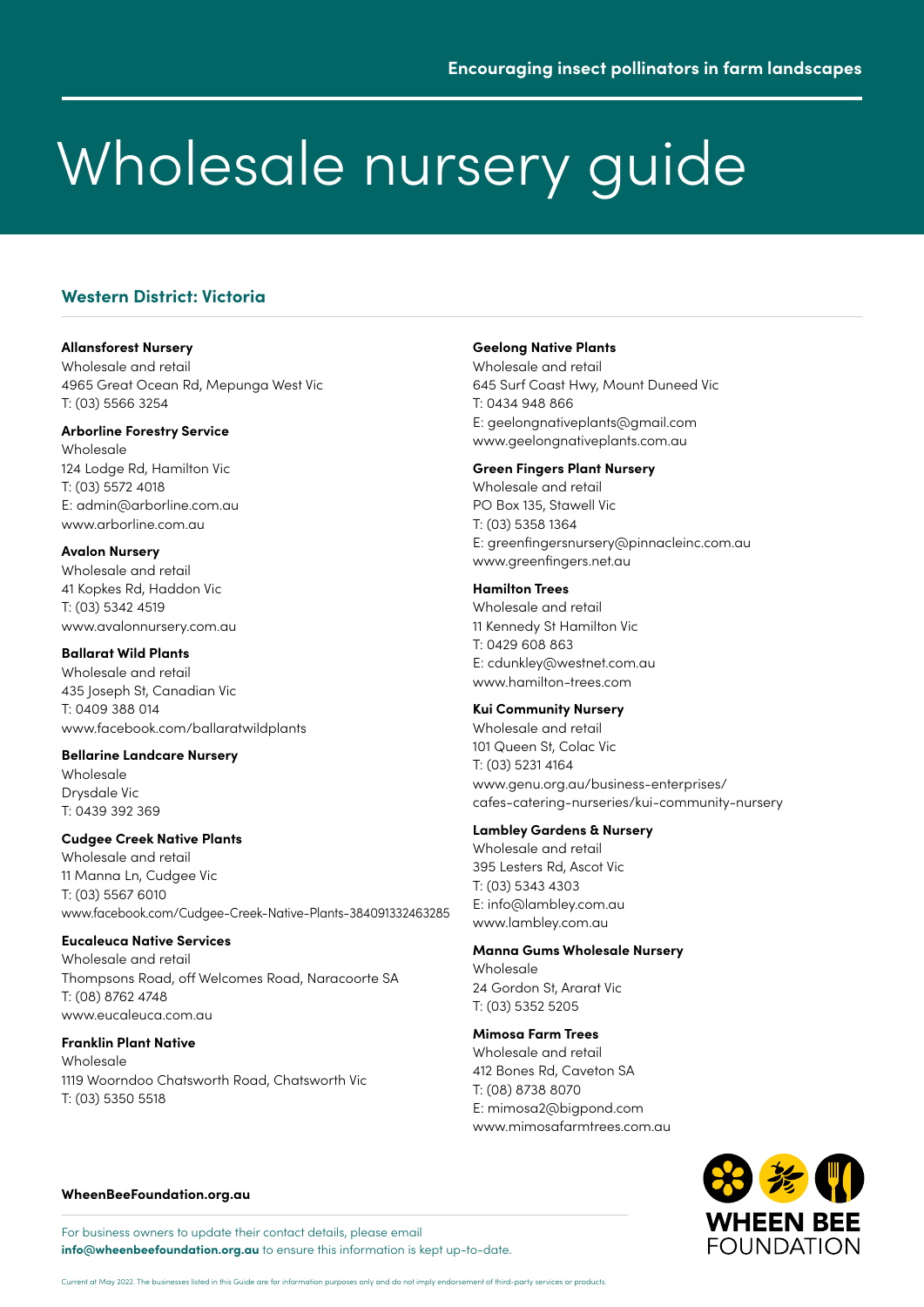# **Western District: Victoria** (continued)

## **Moriac Plant Nursery PTY Ltd.**

Wholesale and retail 640 Cape Otway Rd, Moriac Vic T: (03) 5266 1388

# **Mostly Aussie Nursery**

Wholesale and retail 23 Woodburn St, Dunkeld Vic T: 0478 227 639

## **Native Plant Wholesalers**

Wholesale Benara Rd, Moorak SA T: (08) 8726 6210 E: orders@nativeplantwholesalers.com.au www.nativeplantwholesalers.com.au

## **North Central Farm Trees**

Wholesale and retail St Arnaud-Wycheproof Rd, St Arnaud Vic T: (03) 5495 2950 www.facebook.com/NurseryStArnaud

# **Otway Greening**

Wholesale and retail 80 Pennyroyal Station Rd, Deans Marsh Vic T: 0448 605 919 E: trees@otwaygreening.com.au www.otwaygreening.com.au

### **Otway Herbs**

Wholesale and retail 155 Biddles Rd, Apollo Bay Vic T: (03) 5237 6318 E: info@otwayherbs.com.au www.otwayherbs.com.au

# **Otways Indigenous Nursery**

Wholesale and retail 6 Gilbert St, Aireys Inlet Vic T: 0417 154 413 E: nursery@otwaysindigenousnursery.com.au www.otwaysindigenousnursery.com.au

### **OzTrees Nursery and Plantation Services**

Wholesale and retail 569 Warrowie Rd, Irrewarra Vic T: (03) 5233 6280 E: diane.oztrees@bigpond.com.au www.oztrees.com.au

### **Seawinds Nursery**

Wholesale and retail 191 Wellington Rd, Portland Vic T: (03) 5523 4896 E: seawinds@kyeema.com.au www.seawindsnursery.com.au

### **Special Effects**

Wholesale and retail 215A Barongarook Road, Barongarook Vic T: 0428 595085 E: info@specialeffectsnursery.com.au www.specialeffectsnursery.com.au

# **Vaughan's Australian Plants**

Wholesale and retail 3322 Ararat-Halls Gap Rd, Pomonal Vic T: 0412 632 767 www.facebook.com/vaughansaustralianplantspomonal

### **Western Plains Flora**

Wholesale and retail 628 Wildwood Rd, Wildwood Vic T: (03) 9740 3178 E: admin@wpflora.com.au www.naturewest.org.au/indignurseries/322-westernplainsflora

# **Wetlands Creations**

Wholesale and retail 443 Long Gully Rd Pomonal Vic T: (03) 5356 6309 E: aidan.banfield@wetlandscreations.com.au www.wetlandscreations.com.au

# **Wimmera Native Nursery Pty Ltd**

Wholesale and retail 60 Nhill Rd, Dimboola Vic T: (03) 5389 1193 E: wnn@bigpond.net.au www.nativeshop.com.au



#### **[WheenBeeFoundation.org.au](https://www.wheenbeefoundation.org.au/)**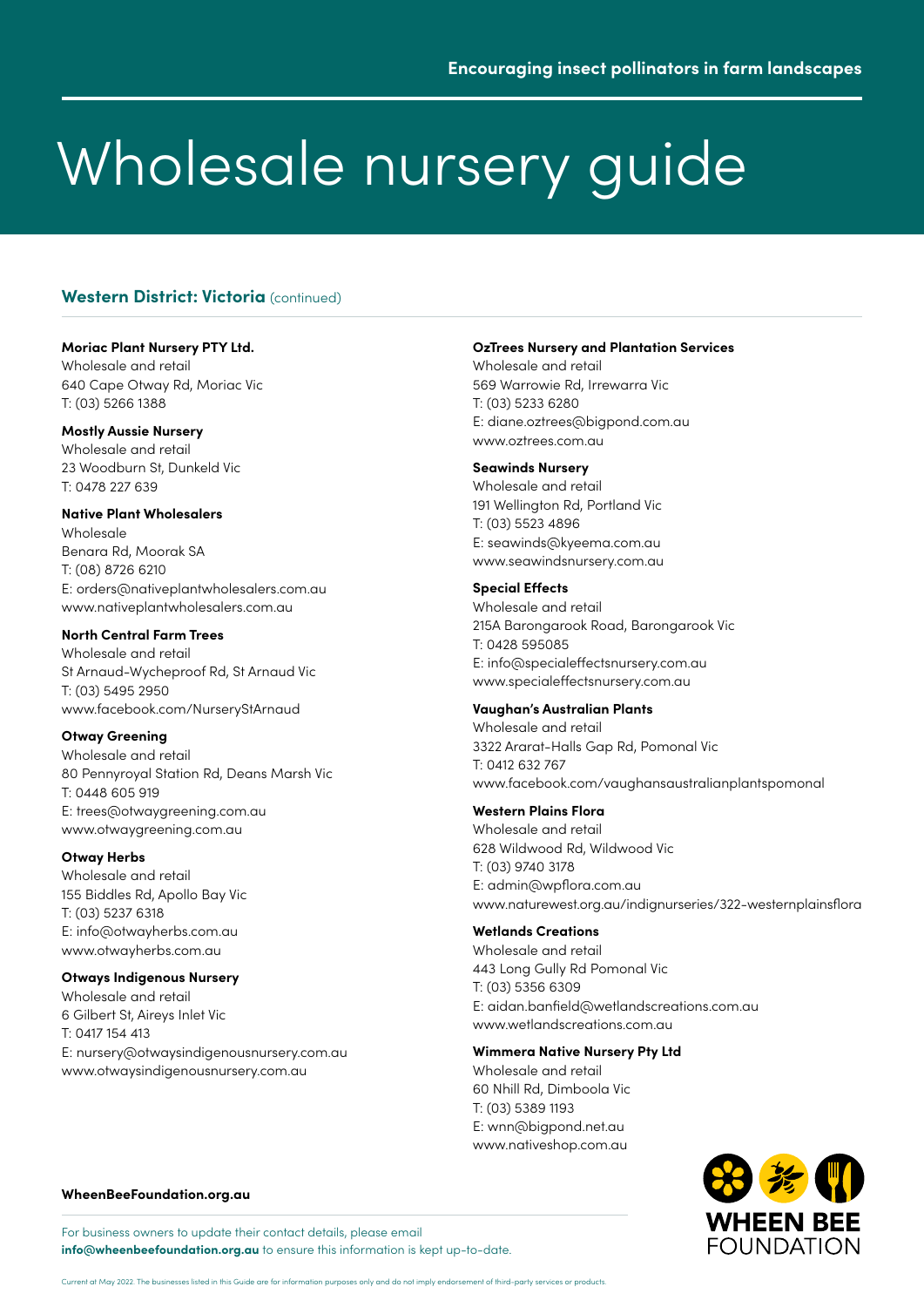# **Bilpin, Blue Mountains: New South Wales**

#### **Blue Mountains Conservation Society Native Plant Nursery** Retail

Blue Mountains Conservation Society Inc. P.O Box 29 Wentworth Falls NSW 2782 T: (02) 4757 1872 E: [bmcs@bluemountains.org.au](mailto:bmcs%40bluemountains.org.au?subject=) [www.bluemountains.org.au/nursery.shtml](https://www.bluemountains.org.au/nursery.shtml)

#### **Botanica Nurseries**

Wholesale 2300 Silverdale Road, Silverdale NSW 2752 T: (02) 4774 2811 E: [info@botanicanurseries](mailto:info%40botanicanurseries?subject=) [www.botanicanurseries.com.au](http://www.botanicanurseries.com.au/)

## **Downes Wholesale Nursery**

Wholesale 111 Stanhope Road, Theresa Park, NSW, 2570 T: (02) 4651 0999 E: [info@downesnursery.com.au](mailto:info%40downesnursery.com.au?subject=) [www.downesnursery.com.au](https://www.downesnursery.com.au/)

#### **Glenbrook Native Plant Reserve and Nursery** Retail

Great Western Highway, Glenbrook NSW 2773 (Opposite the visitors centre) T: (02) 4739 8597

### **Greenhaven Garden Centre**

Wholesale 155 Ingleburn Road, Leppington NSW 2179 T: (02) 9606 5188 E: [sales@greenhaven.net.au](mailto:sales%40greenhaven.net.au?subject=) [www.greenhaven.net.au](http://www.greenhaven.net.au/)

## **Muru Mittigar Native Nursery**

Retail 128B Terrybrook Road, Llandilo NSW 2747 T: (02) 4730 0400 E: [nursery@murumittigar.com.au](mailto:nursery%40murumittigar.com.au?subject=) [www.murumittigar.com.au/native-nursery](https://www.murumittigar.com.au/native-nursery/)

# **Plantmark**

Wholesale 281 Windsor Road, Vineyard NSW 2765 T: (02) 8808 7500 E: [vineyard@plantmark.com.au](mailto:vineyard%40plantmark.com.au?subject=) [www.plantmark.com.au](https://www.plantmark.com.au/)

#### **Sydney Wildflower Nursery**

Retail 9 Veno Street, Heathcote NSW 2233 T: (02) 9548 2818 E: [info@sydneywildflowernursery.com.au](mailto:info%40sydneywildflowernursery.com.au?subject=) [www.sydneywildflowernursery.com.au](https://www.sydneywildflowernursery.com.au/)

### **Webers Nursery**

Retail 355 Great Western Highway, Blackheath NSW 2785 T: (02) 4787 5133 E: [info@webersnursery.com.au](mailto:info%40webersnursery.com.au?subject=) [www.webersnursery.com.au](http://www.webersnursery.com.au/)



### **[WheenBeeFoundation.org.au](https://www.wheenbeefoundation.org.au/)**